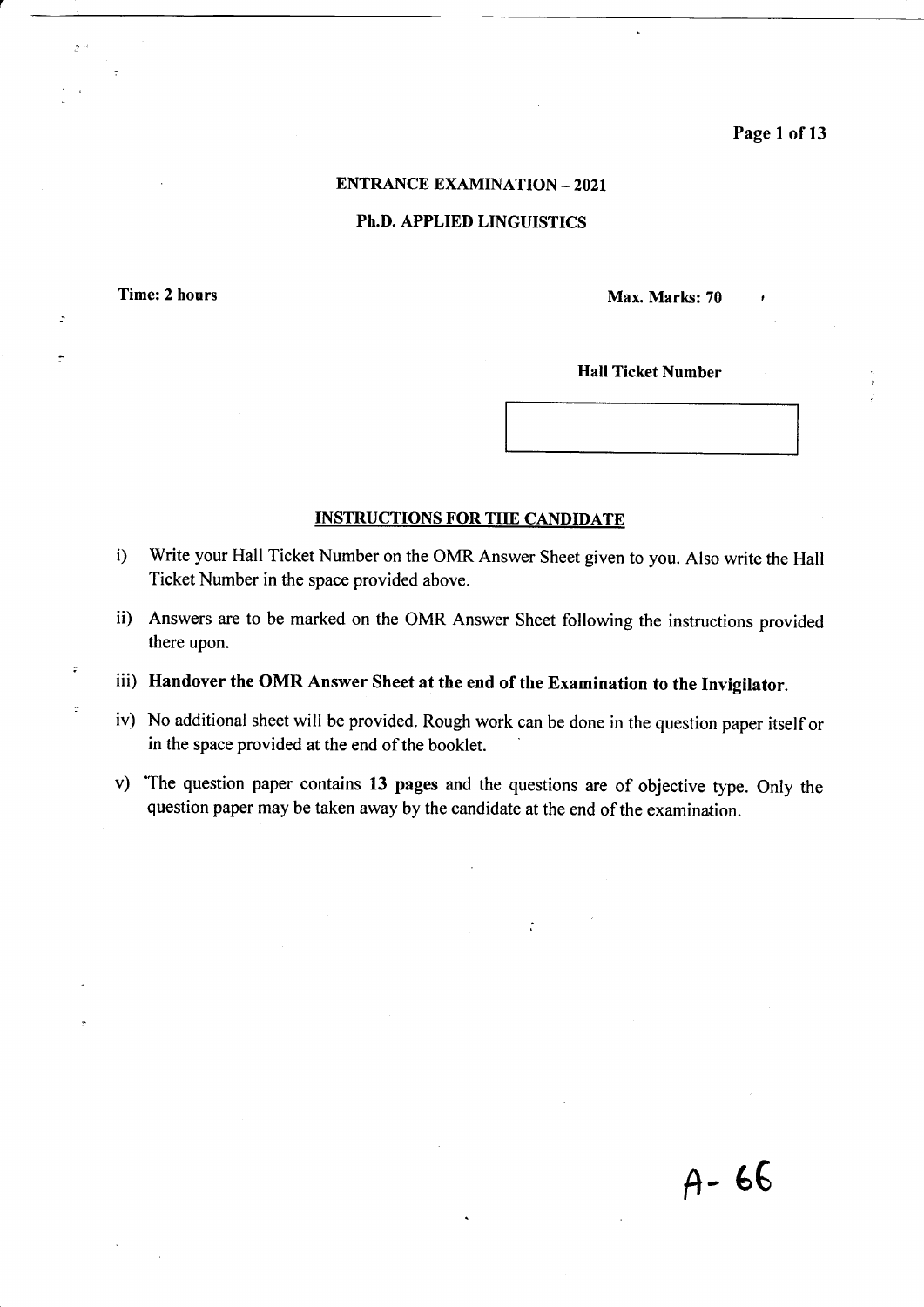Page 2 of 13

 $\overline{a}$ 

## PART- A

 $\frac{a}{2}$  is

j.

## RESEARCH METHODOLOGY

|    | 1. Which one among the following is the initial step in pursuing research?                                                                                                                                                                                                                                                      |                                                                             |               |
|----|---------------------------------------------------------------------------------------------------------------------------------------------------------------------------------------------------------------------------------------------------------------------------------------------------------------------------------|-----------------------------------------------------------------------------|---------------|
|    | A. Formulating research hypothesis<br>C. Formulating research questions                                                                                                                                                                                                                                                         | B. Selecting the data analysis technique<br>D. Developing a research design |               |
|    | 2. The main aim of interdisciplinary research is ________________________________                                                                                                                                                                                                                                               |                                                                             |               |
|    | A. to create a new paradigm shift in research methodology<br>B. to provide the clarity in research problem<br>C. to reduce emphasis in a particular subject<br>D. to bring out the holistic approach to research                                                                                                                |                                                                             |               |
|    | 3. The research problem is selected by the researcher based on                                                                                                                                                                                                                                                                  |                                                                             |               |
|    | A. scholarship<br>B. researcher's interest<br>C. social relevance<br>D. availability of literature                                                                                                                                                                                                                              |                                                                             |               |
|    | 4. Which one of the following is the citation database?                                                                                                                                                                                                                                                                         |                                                                             |               |
|    | A. SCIRUS<br><b>B. SCOPUS</b>                                                                                                                                                                                                                                                                                                   | C. AltaVista                                                                | D. CiteSeerX  |
|    | 5. In information retrieval, the term 'noise' is associated with                                                                                                                                                                                                                                                                |                                                                             |               |
|    | A. precision<br>B. inaccurate information<br>C. redundant information D. irrelevant information                                                                                                                                                                                                                                 |                                                                             |               |
|    | 6. A brief summary of research that includes the research questions, the methods used and<br>• the results are discussed in<br>A. Introduction B. Abstract C. Review of Literature                                                                                                                                              |                                                                             |               |
|    |                                                                                                                                                                                                                                                                                                                                 |                                                                             | D. Conclusion |
|    | 7. Statement 1: Hypotheses are scientifically reasonable predictions.<br>Statement 2: Hypothesizing is done before survey of relevant literature and learning the<br>present status of the field of research.<br>Statement 3: A hypothesis should have conceptual clarity, a theoretical orientation and<br>should be testable. |                                                                             |               |
|    | Which of the above statement/s is/are wrong?                                                                                                                                                                                                                                                                                    |                                                                             |               |
|    | A. 1, 2 and 3<br><b>B.</b> 1 and 2                                                                                                                                                                                                                                                                                              | C. Only $2$ D. Only $3$                                                     |               |
| 8. | The supplementary contents which are relevant for understanding the research report are<br>called as                                                                                                                                                                                                                            |                                                                             |               |
|    | A. Bibliography<br><b>B.</b> Appendices                                                                                                                                                                                                                                                                                         | C. References                                                               | D. End note   |

 $A - 66$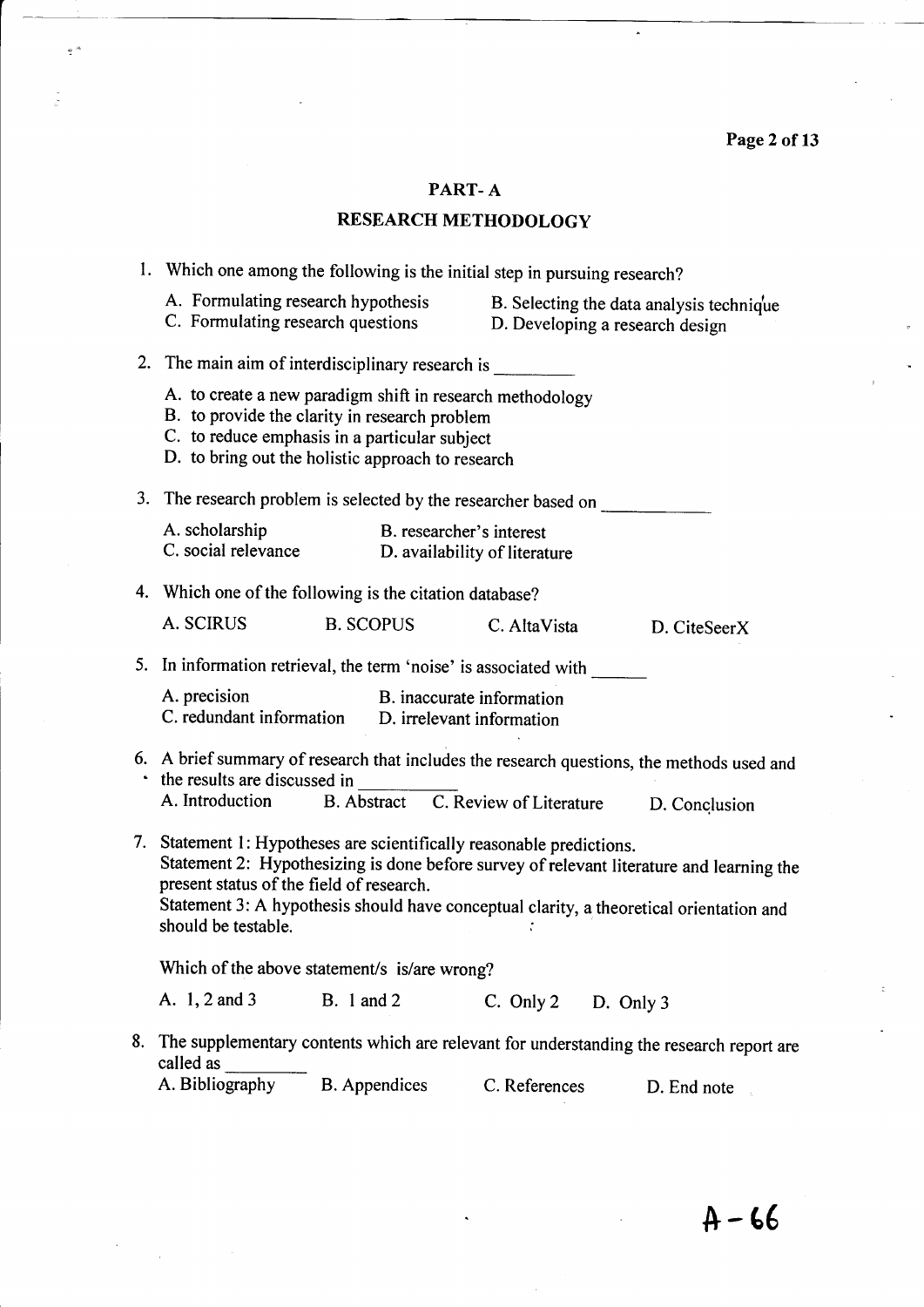9. Match the following:

| <b>Column I</b>     | <b>Column II</b>                 |
|---------------------|----------------------------------|
| (a) Transcription   | (i) source to target conversion  |
| (b) Transliteration | (ii) speech to target conversion |
| (c) Translation     | (iii) speech to text conversion  |
| (d) Subtitling      | (iv) script to script conversion |

### Codes:

|    | (a)   | (b)   | (c)  | (d)  |
|----|-------|-------|------|------|
| A. | (iii) | (i)   | (ii) | (iv) |
| B. | (iv)  | (iii) | (i)  | (ii) |
| C. | (iii) | (i)   | (ii) | (iv) |
| D. | (iii) | (iv)  | (i)  | (ii) |
|    |       |       |      |      |

10. Which of the following is correct according to Leipzig linguistic glossing rules?

A. Interlinear glosses are right-aligned vertically

B. Infixes are enclosed by square brackets

C. Reduplication is treated similarly to affixation, but with a tilde

D. Segmentable morphemes are separated by new spaces

11. Observe statements I and? below and answer accordingly Statement l: Primary research requires empirical data be collected to answer the research question(s)

Statement 2: Secondary research relies on other research and sources to answer the research question(s)

| A. 1 and 2 are true | B. Only 1 is true                    |
|---------------------|--------------------------------------|
| C. Only 2 is true   | D. Neither of the statement is true. |

lZ. \_is a research philosophy that views social realities (e.g. cultures, cultural objects, institutions, values) as multiple and dependent on who is involved, what is being studied and the context in which a study takes place.

A. Positivism B. Post-positivism C. Constructivism D. Pragmatism

13. Which is a non-parametric test that indicates whether a relationship between two categorical variables exists statistically?<br>A. t-test B. Chi-square test C.

A. t-test B. Chi-square test C. ANOVA D. regression test

14. Select the correct order in doing research:

(i) Data Interpretion

(ii) Data cleaning

(iii) Data collection

(iv) Data analysis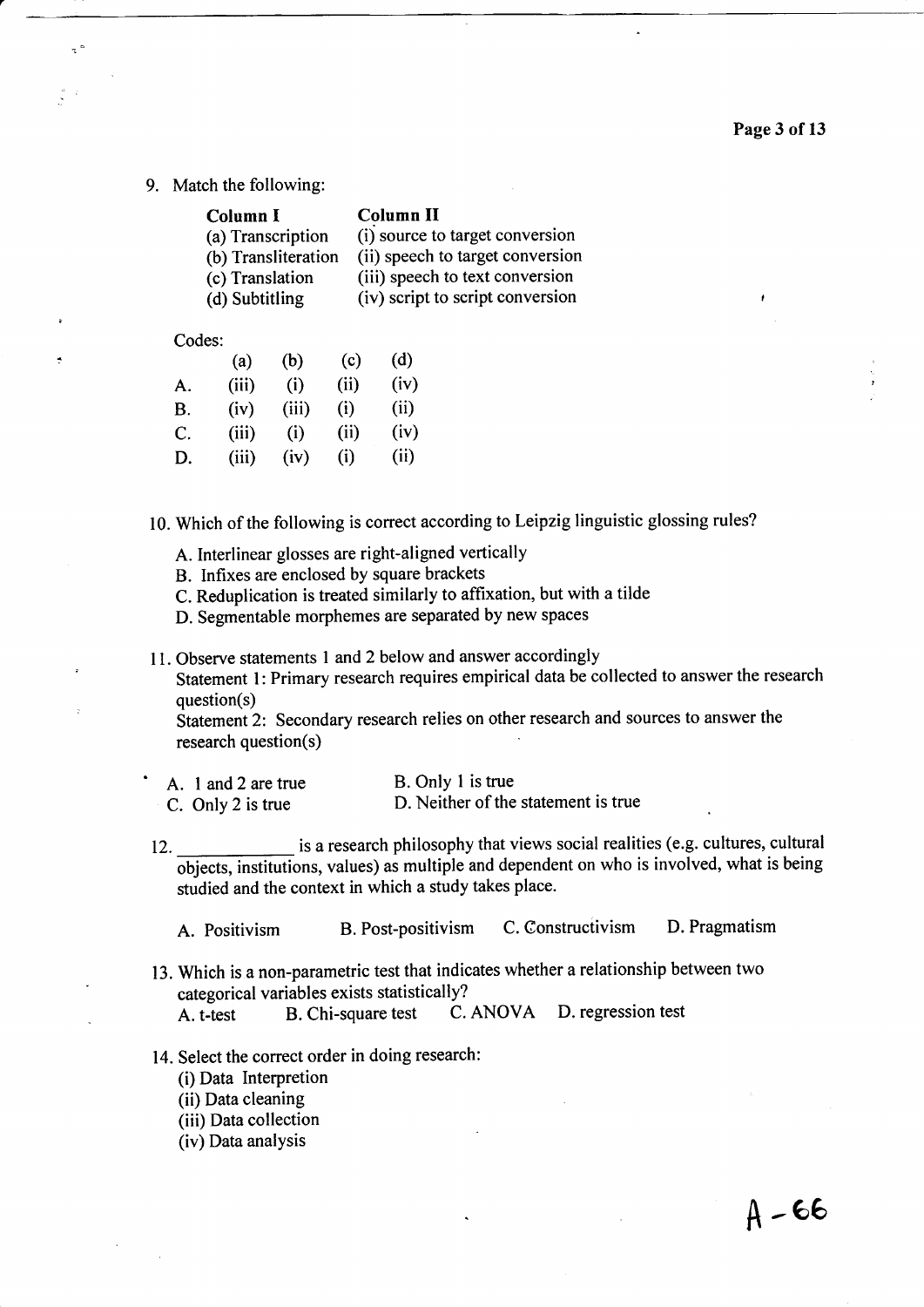## Codes:

Ä.

|  |  | A. (i) (ii) (iv) (iii) | B. (iii) (ii) (iv) (i) |  |
|--|--|------------------------|------------------------|--|
|--|--|------------------------|------------------------|--|

15. Match the following:

Column-I<br>
(a) Markedness model (i) Poplack<br>
(i) Poplack

(a) Markedness model (i) Poplack<br>
(b) Constraint-based model (ii) Joshua Fishman

- (b) Constraint-based model (ii) Joshua Fishman<br>
(c) Domain based code-switching model (iii) Carol Myers-Scotten (c) Domain based code-switching model
- (d) Closed class constraint model (iv) Aravind Joshi

## Codes:

|    | (a)   | (b)   | (c)  | (d)  |
|----|-------|-------|------|------|
| А. | (iii) | (i)   | (i)  | (iv) |
| В. | (iv)  | (iii) | (i)  | (ii) |
| C. | (iii) | (i)   | (ii) | (iv) |
| D. | (ii)  | (iii) | (iv) | (i)  |

## 16. Match the following:

| Column-I    | Column-II               |
|-------------|-------------------------|
| $(a)$ i.e.  | (i) "in the same place" |
| $(b)$ ibid. | (ii) "which see"        |
| $(c)$ q.v   | (iii) "that is to say"  |
| $(d)$ N.B.  | (iv) "note well"        |

### Codes:

| Ĺ. |    | (a)   | (b)   | (c)  | (d)  |
|----|----|-------|-------|------|------|
|    | A. | (iii) | (i)   | (ii) | (iv) |
|    | В. | (iv)  | (iii) | (i)  | (ii) |
|    | C. | (iii) | (i)   | (ii) | (iv) |
|    | D. | (i)   | (iii) | (iv) | (i)  |
|    |    |       |       |      |      |

17. In the sentence "A triangle must have three sides", the model verb expresses

| A. Alethic modality | <b>B.</b> Epistemic modality |
|---------------------|------------------------------|
| C. Deontic modality | D. Dynamic modality          |

18. Statement l: Language endangerment is followed by language death unless the trend can be reversed through a language revitalization programme. Statement 2: Social and cultural disruptions are the reasons for the loss of language.

| A. 1 is true and 2 is false | B. 1 is false and 2 is true |
|-----------------------------|-----------------------------|
| C. Both 1 and 2 are true    | D. Both 1 and 2 are false   |

## Page 4 of 13

- 
- 
- 

 $C. (ii) (iii) (iv) (i)$  D.  $(iii) (ii) (iv)$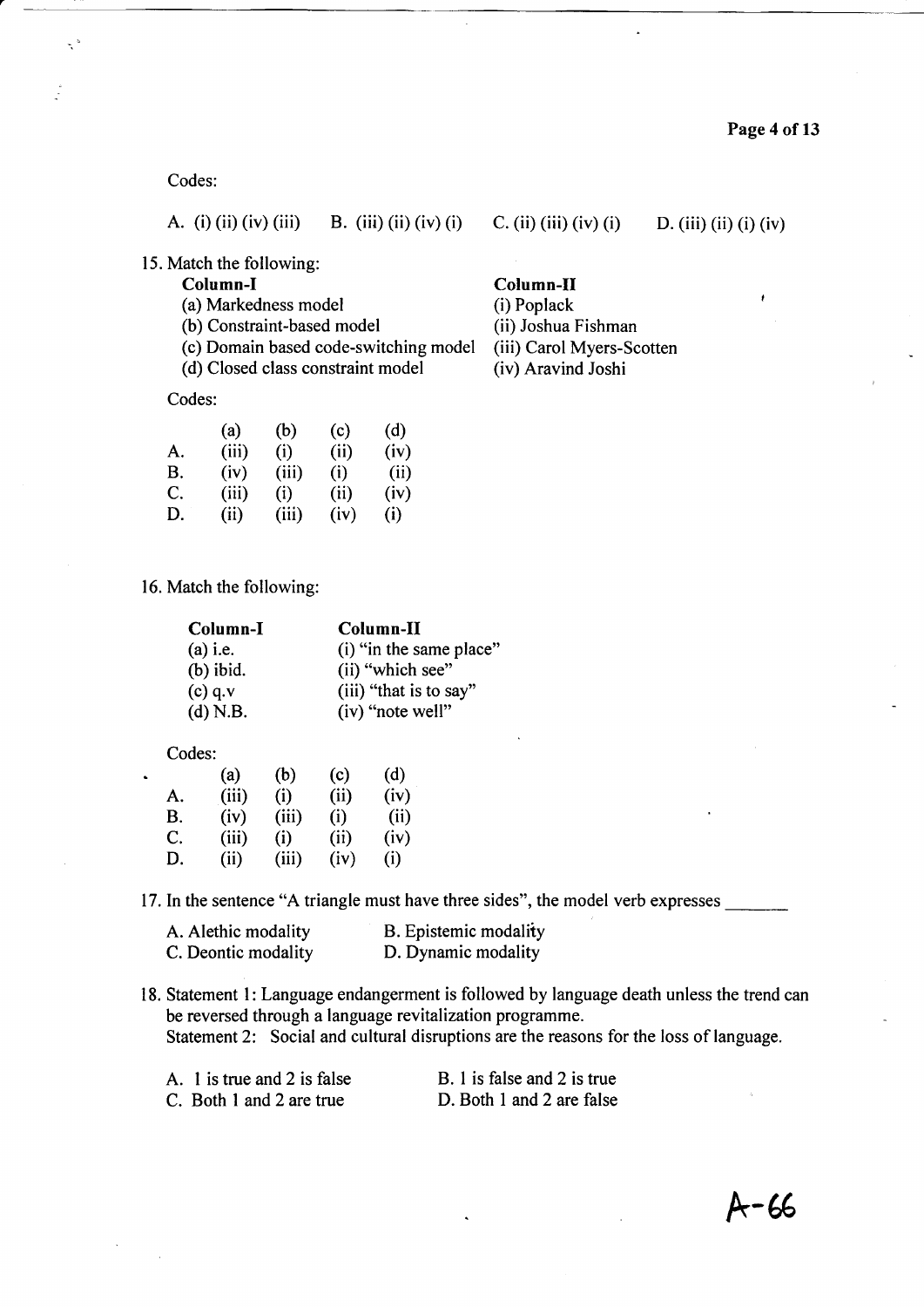19. In a  $\frac{1}{2}$ , the language of a group of children of the same or different ages is compared at a given point in time.

| A. longitudinal study | B. cross sectional study  |
|-----------------------|---------------------------|
| C. sequential study   | D. cross sequential study |

20. The labels [ $\pm N$ ] and [ $\pm V$ ] used to characterize the major word classes are called

| A. Semantic features  | <b>B.</b> Distinctive features |
|-----------------------|--------------------------------|
| C. Syntactic features | D. None of the above           |

21. The "Somewhere Else Test" is a constituency test which stipulates that a string of words is \_\_\_\_\_\_ a constituent in a particular context, if it can occur as a constituent in a context other than the one under investigation.

A. definitely B. plausibly C. improbably D. unlikely

- 22. 'Selectional restrictions' is a semantic/pragmatic term which refers to the restrictions that are placed on lexical items occurring in
	- A. particular argument positions B. VP complement positions

C. small clauses D. attributive and predicate positions

23. Select a correct sentence which has an exophoric reference.

- A. Because he feels cold, Kumar puts on his sweater.
- B. Kumar was angry, so was I.
- C. Kumar is standing over there.
- D. In his freetime, Kumar like to read books

 $24.$  The Aspects model was abandoned because of its

- A. excessive generative power B. inadequate generative power
- C. context independence D. context dependence
- 
- 25. Consider the following statements.

Statement I: Review of literature may help you find out what others have found about your research.

Statement II: Review of literature may help you draw conclusions on your research.

Statement III: Review of literature may help you get it published in a Journal.

Statement IV: Review of literature may help you to become better informed about the topic you have selected.

Which of the following is correct?

A. Statement I and II B. Statement II and IV<br>C. Statement I and IV D. Statement III and II D. Statement III and II

 $A - 66$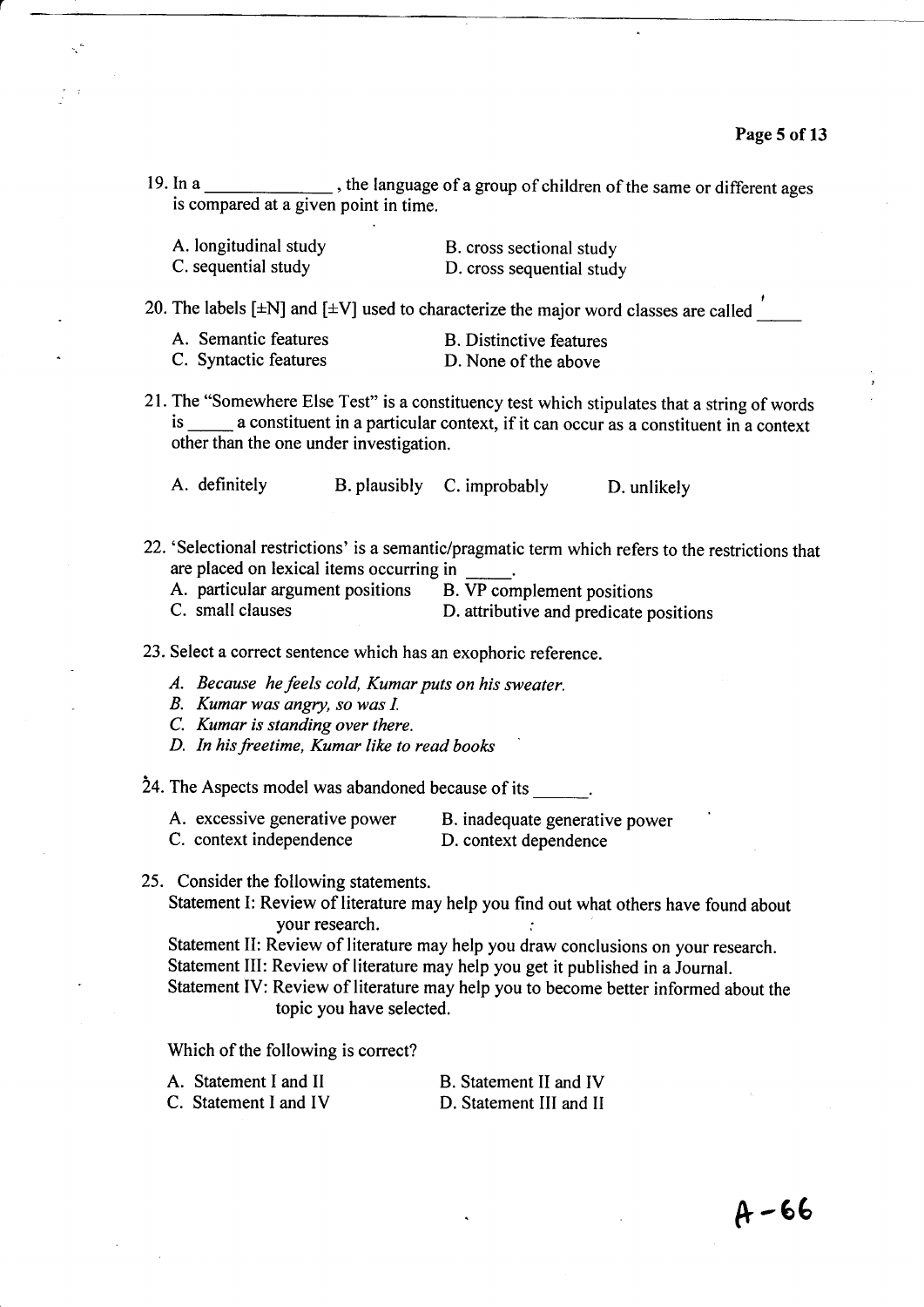| 26. The notion of <i>qualia roles</i> was first introduced by $\frac{1}{\sqrt{2\pi}}$                                                                                                                                                                    |                                                     |  |
|----------------------------------------------------------------------------------------------------------------------------------------------------------------------------------------------------------------------------------------------------------|-----------------------------------------------------|--|
| A. Roman Jakobson<br>C. John Lyons                                                                                                                                                                                                                       | B. James Pustejovsky<br>D. Geoffrey Leech           |  |
| 27. 'Speech Act Theory' was introduced by _________.                                                                                                                                                                                                     |                                                     |  |
| A. J.R.Searle                                                                                                                                                                                                                                            | B. J.L.Austin C. J.C.Catford D. J.C.Lyons           |  |
| 28. Swadesh list is a compilation of basic concepts for the purpose of historical and<br>comparative studies. It is named after                                                                                                                          |                                                     |  |
| A. Henri Swadesh B. David Swadesh C. Sergei Swadesh D. Morris Swadesh                                                                                                                                                                                    |                                                     |  |
| 29. Identify the first proponent of a theoretical divide between the activities of documentation<br>versus description.                                                                                                                                  |                                                     |  |
| A. Nikolaus Himmelmann<br>C. David Crystal                                                                                                                                                                                                               | B. David Harrison<br>D. Lenore Grenoble             |  |
| 30. Computational linguistics is an inter-disciplinary field of study that encompasses                                                                                                                                                                   |                                                     |  |
| A. Linguistics, Computer Science and Neuroscience<br>B. Linguistics, Computer Science and Logic<br>C. Linguistics, Computer Science and Mathematics<br>D. Linguistics, Computer Science and Lifescienes                                                  |                                                     |  |
| 31. To build a POS tagger using data-driven approaches, which of the following corpus is<br>required?<br>A. morphological level annotated corpus<br>B. lexical level annotated corpus<br>C. semantic level annotated corpus<br>D. unannotated raw corpus |                                                     |  |
| 32. is a term or expression that expresses negative feelings or attitude towards<br>the referent.<br>A. Dysphemism B. Euphemism C. Obsoletism D. Italicism                                                                                               |                                                     |  |
| 33. is a parametric statistical procedure for comparing two or more group means<br>to see if there are any statistically significant differences among them.                                                                                             |                                                     |  |
| A. Analysis of variable<br>C. Analysis of variety                                                                                                                                                                                                        | B. Analysis of variance<br>D. Analysis of Inference |  |
|                                                                                                                                                                                                                                                          |                                                     |  |

 $\ddot{\cdot}$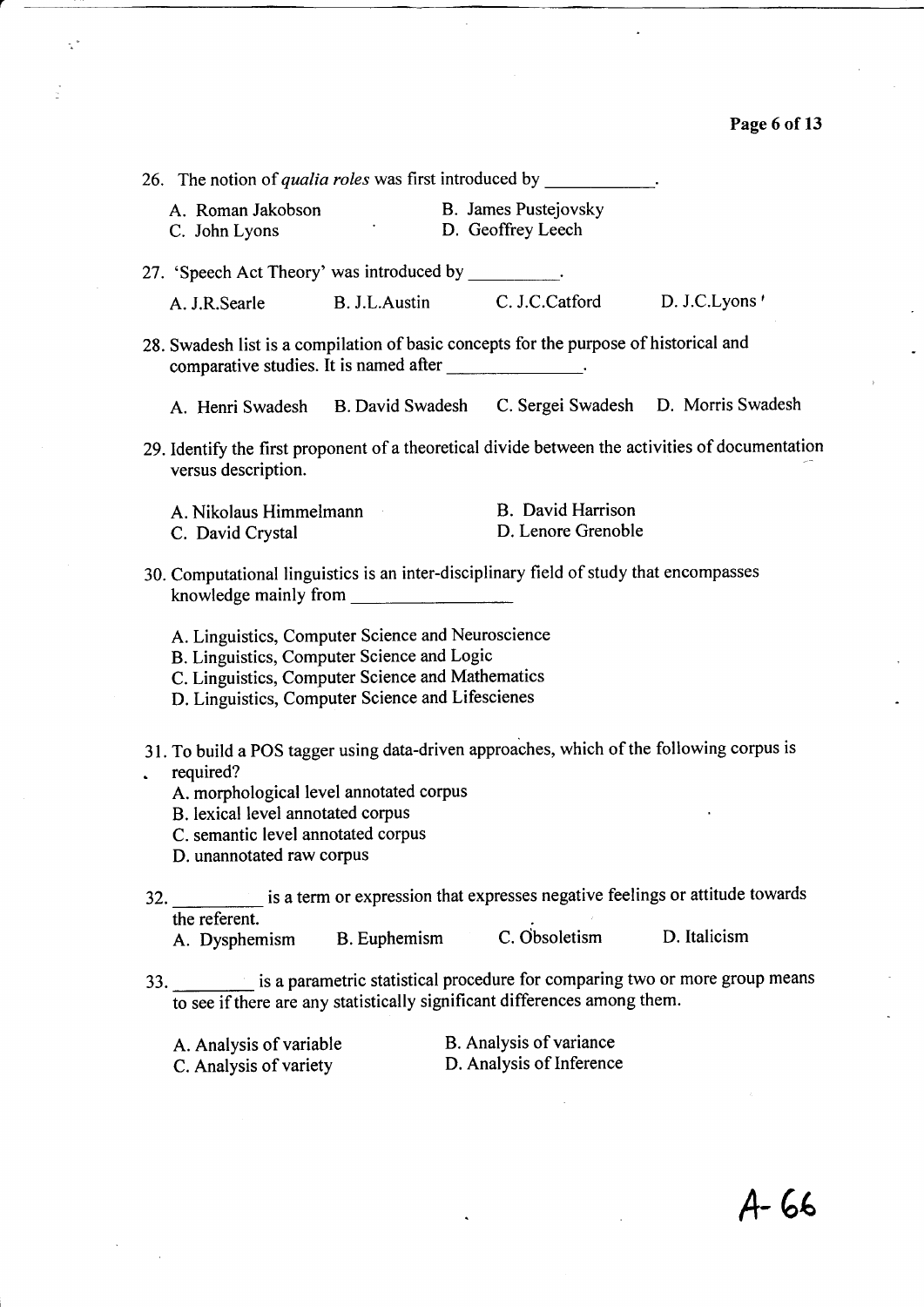- 34. \_is a reading passage (perhaps 150 to 300 words) in which roughly every sixth or seven word has been deleted.
	- A. Close test B. Class test C. Clear test D. Cloze test
- 35. \_ is a a threat to questionnaire and external validity which refers to the rater's belief in the goodness of participants.

A. Horns threat B. Halo threat C. Halo effect D. Horns effect

## PART \_B

### APPLIED LINGUISTICS

36. Statement I: Vowels carry much of the pitch of speech Statement II: Vowels do not carry the prosodic pitch

Which of the above statement/s is/are false?

A. I and II B. Only I C. Only II D. Both are true

37. Match the following:

| Column I         | <b>Column II</b>                          |
|------------------|-------------------------------------------|
| (a) Obstruents   | (i) vowels, glides and liquids            |
| (b) Sonorants    | (ii) plosives, fricatives and affricates  |
| (c) Approximates | (iii) vowels, approximants and fricatives |
| (d) Continuants  | (iv) vowels, nasals and liquids           |

Codes:

|    | (a)  | (b)   | (c)  | (d)   |
|----|------|-------|------|-------|
| A. | (i)  | (iii) | (iv) | (ii)  |
| B. | (ii) | (iv)  | (i)  | (iii) |
| C. | (ii) | (i)   | (iv) | (iii) |
| D. | (iv) | (ii)  | (i)  | (iii) |
|    |      |       |      |       |

38. Assertion I: Glottograph provides visible representation of elements of spoken language. Assertion II: Logograph is a written character that represents a word or morpheme. Assertion III: Phonograph represents one symbol for each sound in the language. Assertion IV: Semasiograph represents written symbols and languages that are based on spoken words.

A. Only I and II are true<br>
C. Only I, II and IV are true<br>
D. Only I, II and III are true C. Only I, II and IV are true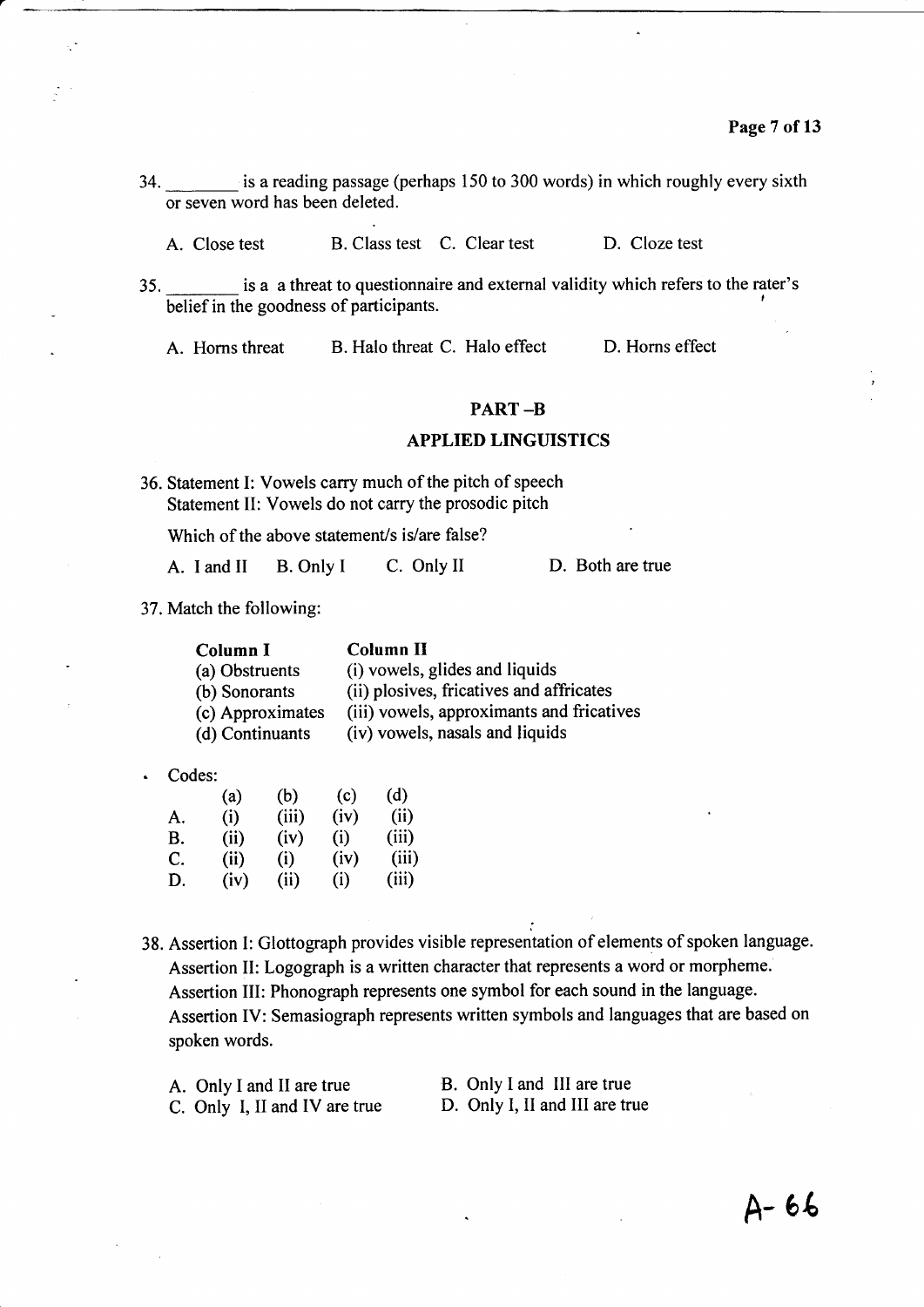|                     | 39. A change that consists in the deletion of a final sound is called as                                                                            |                       |  |  |
|---------------------|-----------------------------------------------------------------------------------------------------------------------------------------------------|-----------------------|--|--|
| A. Elision          | B. Metathesis C. Syncope D. Apocope                                                                                                                 |                       |  |  |
|                     | 40. Which one of the following word(s) do(es) not violate the sonority sequencing principle?                                                        |                       |  |  |
| I. $\ell$ pla:nt/   | II./ $prints/$ III./ $strendz/$ IV./ $brænd/$ ,                                                                                                     |                       |  |  |
|                     | A. Only IV B. II and III C. I and III D. I and IV                                                                                                   |                       |  |  |
| relevant.           | 41. Between Inflection and derivation, ------------------------------ is/are more syntactically                                                     |                       |  |  |
| A. Inflection       |                                                                                                                                                     | <b>B.</b> Derivation  |  |  |
|                     | C. Both Inflection and Derivation D. Neither Inflection nor Derivation.                                                                             |                       |  |  |
|                     | 42. is an affix which modifies the meaning of a noun to make it refer to a smaller or<br>less important version of what the unaffixed noun denotes. |                       |  |  |
| A. Diminutive affix |                                                                                                                                                     | B. Augmentative affix |  |  |
| C. Circumfix        |                                                                                                                                                     | D. Exhaustive affix   |  |  |

43. Match the following:

## Column-I

| Column-I                                  | Column-II             |
|-------------------------------------------|-----------------------|
| (a) The identification of morphemes       | (i) Martin Joos       |
| (b) Two models of grammatical description | (ii) Einar Haugen     |
| (c) Description of language design        | (iii) Charles Hockett |

 $(d)$  Directions in modern linguistics

(c) Description of language design (iii) Charles Hockett (d) Directions in modern linguistics (iv) Eugene A. Nida

| Codes: |       |       |      |      |
|--------|-------|-------|------|------|
|        | (a)   | (b)   | (c)  | (d)  |
| A.     | (iii) | (i)   | (ii) | (iv) |
| В.     | (iv)  | (iii) | (i)  | (ii) |
| C.     | (iii) | (i)   | (ii) | (iv) |
| D.     | (vi)  | (iii) | (ii) | (i)  |

44. Match the items in List  $- I$  with the items in List  $- II$  and select the correct code from those given below: those given below:

| $List-II$   |
|-------------|
| (i) Sindhi  |
| (ii) Kolami |
| (iii) Ho    |
| (iv) Konyak |
|             |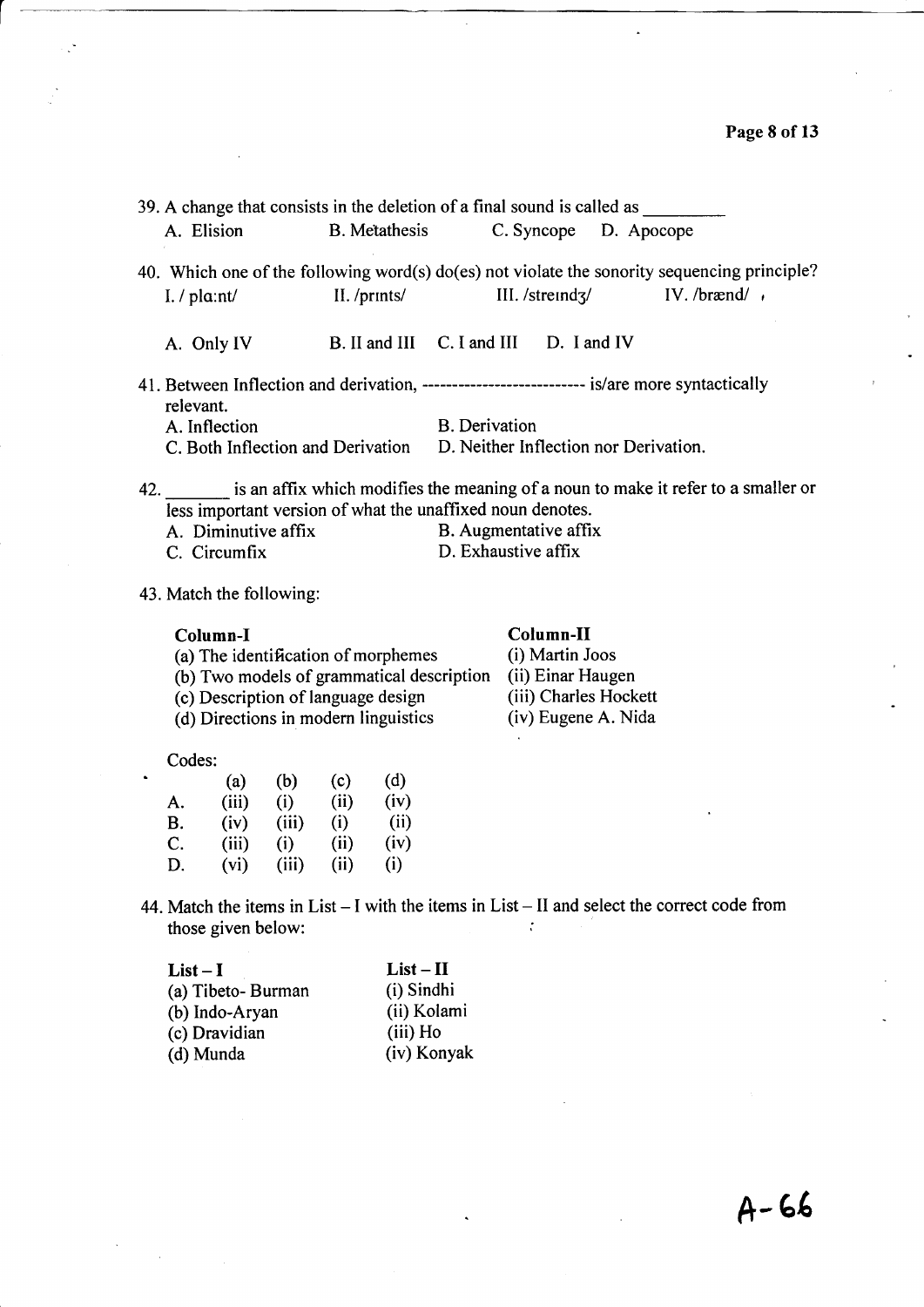Codes:

|    | (a)   | (b)   | (c)  | (d)   |
|----|-------|-------|------|-------|
| A. | (iv)  | (i)   | (ii) | (iii) |
| B. | (ii)  | (iii) | (i)  | (iv)  |
| C. | (iii) | (i)   | (ii) | (iv)  |
| D. | (ii)  | (iii) | (iv) | (i)   |

45. The sentence "fake a mew nend" instead of "make a new friend" is an example of A. Dissimilation B. Spoonerism C. Epithesis D. Malapropism

46. Identify which among the following is an example of a Pseudocleft sentence.

- A. It was Grace who laughed out loud.
- B. Grace will, however, laugh out loud.
- C. The fact that Grace laughs out loud, nobody liked.
- D. What Grace did was laugh out loud.

47. Which of the following does not involve leftward movement?

| A. Heavy-NP-Shift | B. Tough-Movement |
|-------------------|-------------------|
| C. Topicalization | D. VP-Preposing   |

48. Identify the negative polarity items.

- A. nobody, nothing, nowhere
- B. somebody, something, somewhere
- C. anybody, anything, anywhere
- . D. everybody, everything, everywhere

49. Pairs such as *early: late* and *heavy : light* are examples of

A. Complementary antonyms B. Gradable antonyms<br>C. Auto antonyms D. Converse antonyms D. Converse antonyms

50. The unmarked semantic sequence of the English sentence patterns is

A. actor-action-goal B. goal-action-actor C. action-actor-goal D. goal-action-actor

51. The occipital lobe is responsible for

A. reading B. thinking C. planning D. adjustments

52. The technical name for the feedback that tells us how much force is required in making an utterance is

| A. Reflex loop | <b>B.</b> Proprioception |
|----------------|--------------------------|
| C. Perception  | D. Compensatory effect   |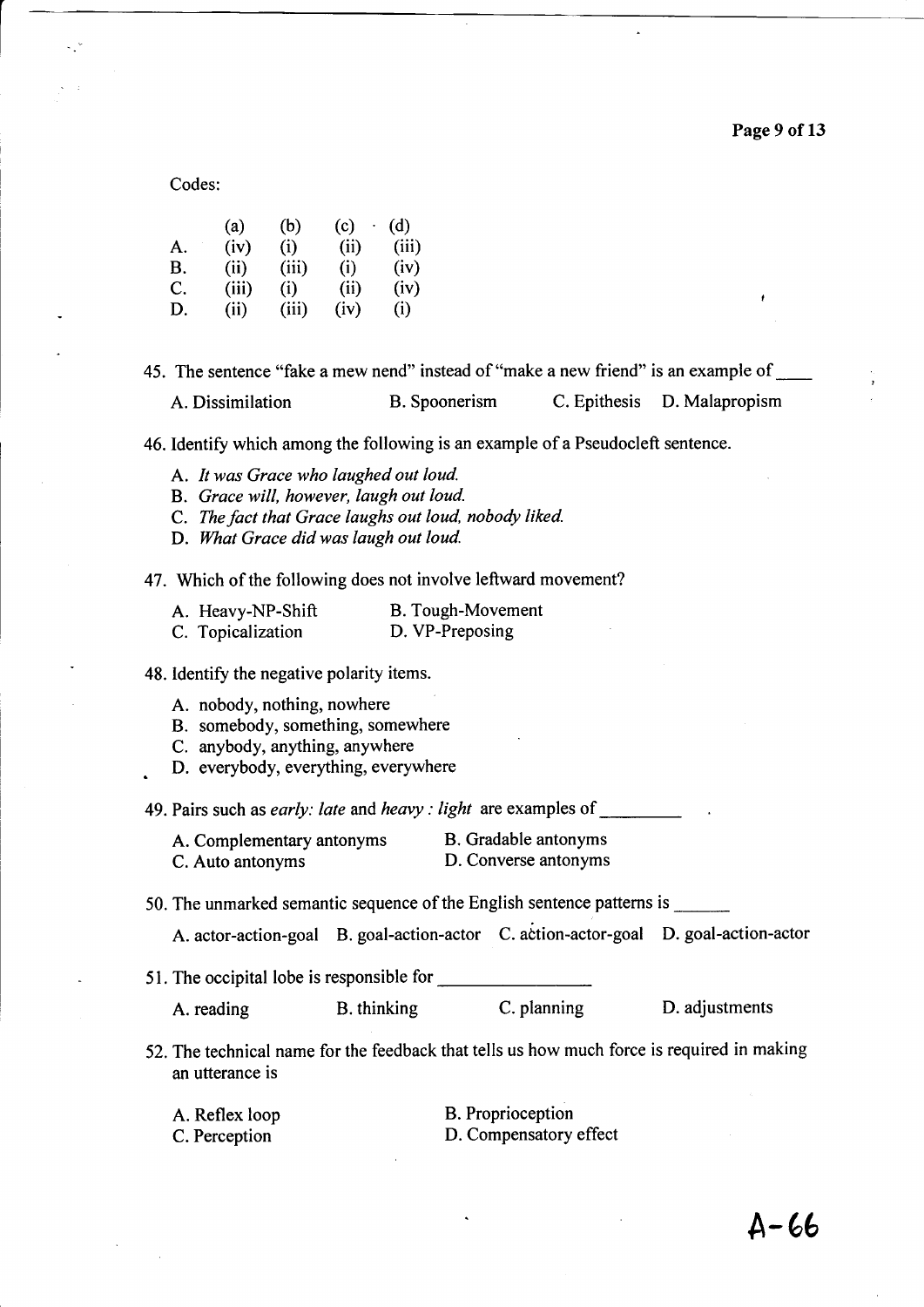|                                                                                                                                                                                                      |       |               |                                |                                                     |                                                                 | 53. The case presented by Old English word knight "boy" $\rightarrow$ "knight" in Modern English                                                                                  |  |
|------------------------------------------------------------------------------------------------------------------------------------------------------------------------------------------------------|-------|---------------|--------------------------------|-----------------------------------------------------|-----------------------------------------------------------------|-----------------------------------------------------------------------------------------------------------------------------------------------------------------------------------|--|
| exemplifies<br>A. Amelioration                                                                                                                                                                       |       |               |                                |                                                     | B. Degeneration C. Taboo                                        | D. Metaphor                                                                                                                                                                       |  |
|                                                                                                                                                                                                      |       |               |                                |                                                     |                                                                 |                                                                                                                                                                                   |  |
| 54. Statement I: Cognates are the words occurring in different languages.                                                                                                                            |       | related words | to different language families |                                                     |                                                                 | Statement II: Cognates are phonetically similar words occurring in languages belonging<br>Statement III: Cognates are words similar in sound and meaning occurring in genetically |  |
|                                                                                                                                                                                                      |       |               |                                |                                                     | Which of the following statement/s mentioned above is/are true? |                                                                                                                                                                                   |  |
| A. I, II and III B. I and III C. Only II D. Only III                                                                                                                                                 |       |               |                                |                                                     |                                                                 |                                                                                                                                                                                   |  |
| historic development of languages.<br>A. genetic affiliation B. typological relation<br>C. ethnic affiliation D. borrowed words                                                                      |       |               |                                |                                                     |                                                                 | 55. Historical linguistics aims to classify the languages by their<br>mannels and to trace the                                                                                    |  |
| 56. Arrange the concepts in their historical order in which they appeared:<br>(i) Lexical Diffusion<br>(ii) Social motivation of sound change<br>(iii) Neo-grammarian Hypothesis<br>(iv) Grimm's Law |       |               |                                |                                                     |                                                                 |                                                                                                                                                                                   |  |
| Codes:<br>A. (ii), (iii), (iv), (i)<br>B. (iv), (iii), (ii), (i)<br>C. (iii), (iv), (i), (ii)<br>D. (i), (ii), (iii), (iv)                                                                           |       |               |                                |                                                     |                                                                 |                                                                                                                                                                                   |  |
| 57. Match the following:                                                                                                                                                                             |       |               |                                |                                                     |                                                                 |                                                                                                                                                                                   |  |
| <b>Column1: Languages</b><br>(a) Recursively enumerable<br>(b) Regular<br>(c) Context-sensitive<br>(d) Context-free                                                                                  |       |               |                                | <b>Column II: automaton</b><br>(iii) Turing machine | (i) Linear-bounded automaton<br>(iv) Finite state automaton     | (ii) Non-deterministic pushdown automaton                                                                                                                                         |  |
| Codes:                                                                                                                                                                                               |       |               |                                |                                                     |                                                                 |                                                                                                                                                                                   |  |
| (a)                                                                                                                                                                                                  | (b)   | (c)           | (d)                            |                                                     |                                                                 |                                                                                                                                                                                   |  |
| (iii)<br>A.                                                                                                                                                                                          | (i)   | (ii)          | (iv)                           |                                                     |                                                                 |                                                                                                                                                                                   |  |
| (iv)<br><b>B.</b>                                                                                                                                                                                    | (iii) | (i)           | (ii)                           |                                                     |                                                                 |                                                                                                                                                                                   |  |
| C.<br>(iii)                                                                                                                                                                                          | (iv)  | (i)           | (ii)                           |                                                     |                                                                 |                                                                                                                                                                                   |  |
| D.<br>(ii)                                                                                                                                                                                           | (iii) | (iv)          | (i)                            |                                                     |                                                                 |                                                                                                                                                                                   |  |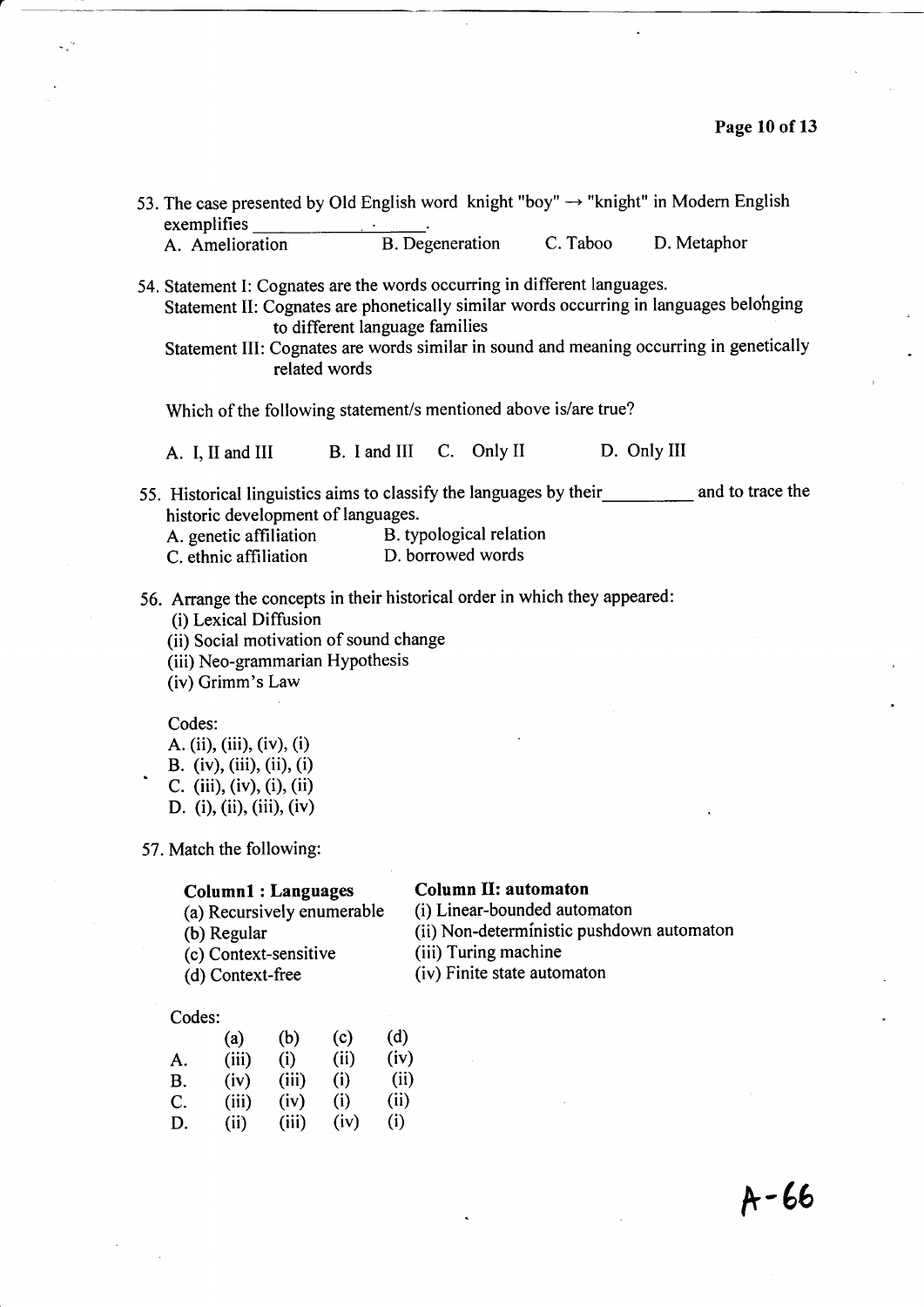58. The difference between the.actual output and the intended output in a machine translation reflects that they have \_<br>A. different genetic origin A. different genetic origin B. nonconverged structures<br>
C. divergent structures D. common genetic origin.

D. common genetic origin.

59. Match the following:

| Column I     | <b>Column II</b>                   |
|--------------|------------------------------------|
| $(a)$ SIRI   | $(i)$ chatbot                      |
| $(b)$ GOOGLE | (ii) voice assistant               |
| (c) YANDEX   | (iii) Information retrieval system |
| $(d)$ ELIZA  | (iv) machine translation           |

Codes:

|    | (a)   | (b)   | (c)   | (d)  |
|----|-------|-------|-------|------|
| A. | (ii)  | (i)   | (iii) | (iv) |
| B. | (ii)  | (iv)  | (iii) | (i)  |
| C. | (iii) | (iv)  | (i)   | (ii) |
| D. | (ii)  | (iii) | (iv)  | (i)  |
|    |       |       |       |      |

60. Match the following with the correct code given in the option:

Column1- Example Column II- Type<br>
a. The car is sick i. lexical ambiguit a. The car is sick i. lexical ambiguity<br>b. The men has come ii. Grammatical and b. The men has come ii. Grammatical and unacceptable c. The old man the boat iii. Ungrammatical c. The old man the boat iii. Ungrammatical d. John hit the man with the stick iv. syntactic ambiguity

A. a-i; b-iii; c-iv; d-ii B. a-iii; b-ii; c-i; d-iv C. a-ii; b-iii; c-i; d-iv D. a-iv; b-ii; c-i; d-iii

61. Match the following: "

- **Column-I**<br>
(a) Linguistic Survey of India<br>
(i) Lee Pederson (a) Linguistic Survey of India
- (b) Linguistic Atlas of New England (ii) John Catford
- (c) Linguistic Atlas of the Gulf States (iii) Hans Kurath
- (d) Linguistic Survey of Scotland (iv) George Grierson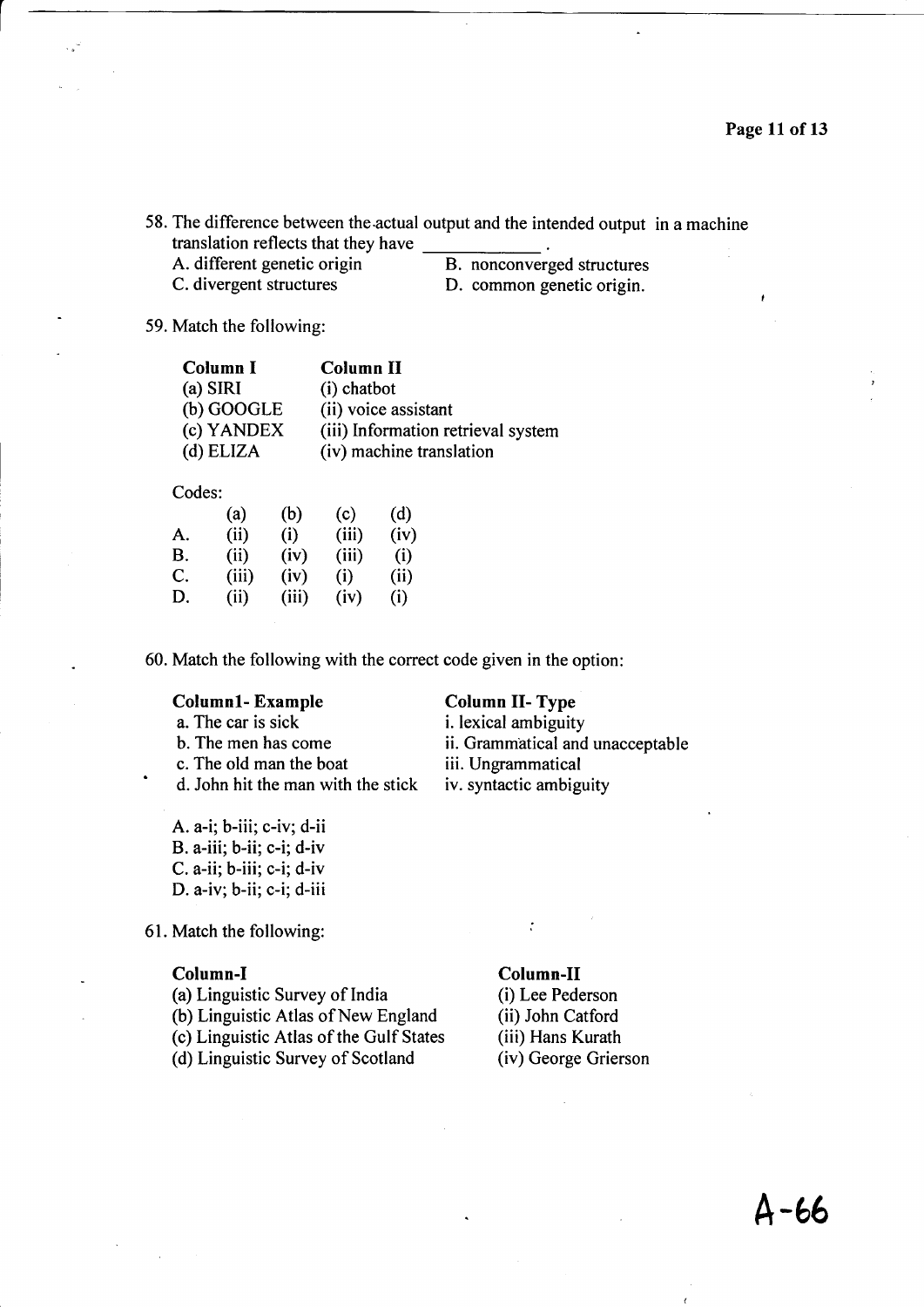I

| Codes: |       |       |      |       |
|--------|-------|-------|------|-------|
|        | (a)   | (b)   | (c)  | (d)   |
| A.     | (iv)  | (i)   | (ii) | (iii) |
| B.     | (iv)  | (iii) | (i)  | (ii)  |
| C.     | (iii) | (i)   | (ii) | (iv)  |
| D.     | (iv)  | (iii) | (ii) | (i)   |
|        |       |       |      |       |

- 62. Dialectometry is concerned with measuring, visualising and analysing aggregate dialect similarities or distances. Identify the proponent of the term 'dialectometry'.
	- A. Goebl, H. B. Gooskens, C. C. Leinonen, T. D. Seguy, J.

63. is the procedure in which individuals choose whether to participate in an investigation after being informed of facts that would be likely to influence their decisions.

| A. Metadata            | B. Informed consent   |
|------------------------|-----------------------|
| C. Voluntary agreement | D. Societal agreement |

- 64. While studying "prestige" we must examine A. Social class B. Social markers C. Social dialects D. Social groups
- 65. method places emphasis on the situational and social contexts of communication.
	- A. Grammar Translation Method B. Audio-Lingual Method
	- C. Total Physical Response D. Communicative Language Teaching Method
- 66. In method there is a heavy dependence on imitating language models and memorization of language dialogues. A. Audio-Lingual Method B. Communicative Language Teaching Method

C. Community Language Learning D. Task Based Language Teaching

67. Match the following:

# **Column-I**<br>
(a) Error Analysis (i) Caleb Ga (c) Input Hypothesis (iii) Larry Selin<br>
(d) Silent Way (iv) Pit Corder  $(d)$  Silent Way

- (i) Caleb Gattegno (b) Interlanguage (ii) Stephen Krashen<br>
(c) Input Hypothesis (iii) Larry Selinker
- Match Column I with Column II from the options provided below: A. (a)-(iv); (b)-(iii); (c)-(ii); (d)-(i) B. (a)-(iii); (b)-(ii); (c)-(i); (d)-(iv) C. (a)-(ii); (b)-(i); (c)-(iv); (d)-(iii) D. (a)-(iv); (b)-(iii); (c)-(i); (d)-(ii)

N-6b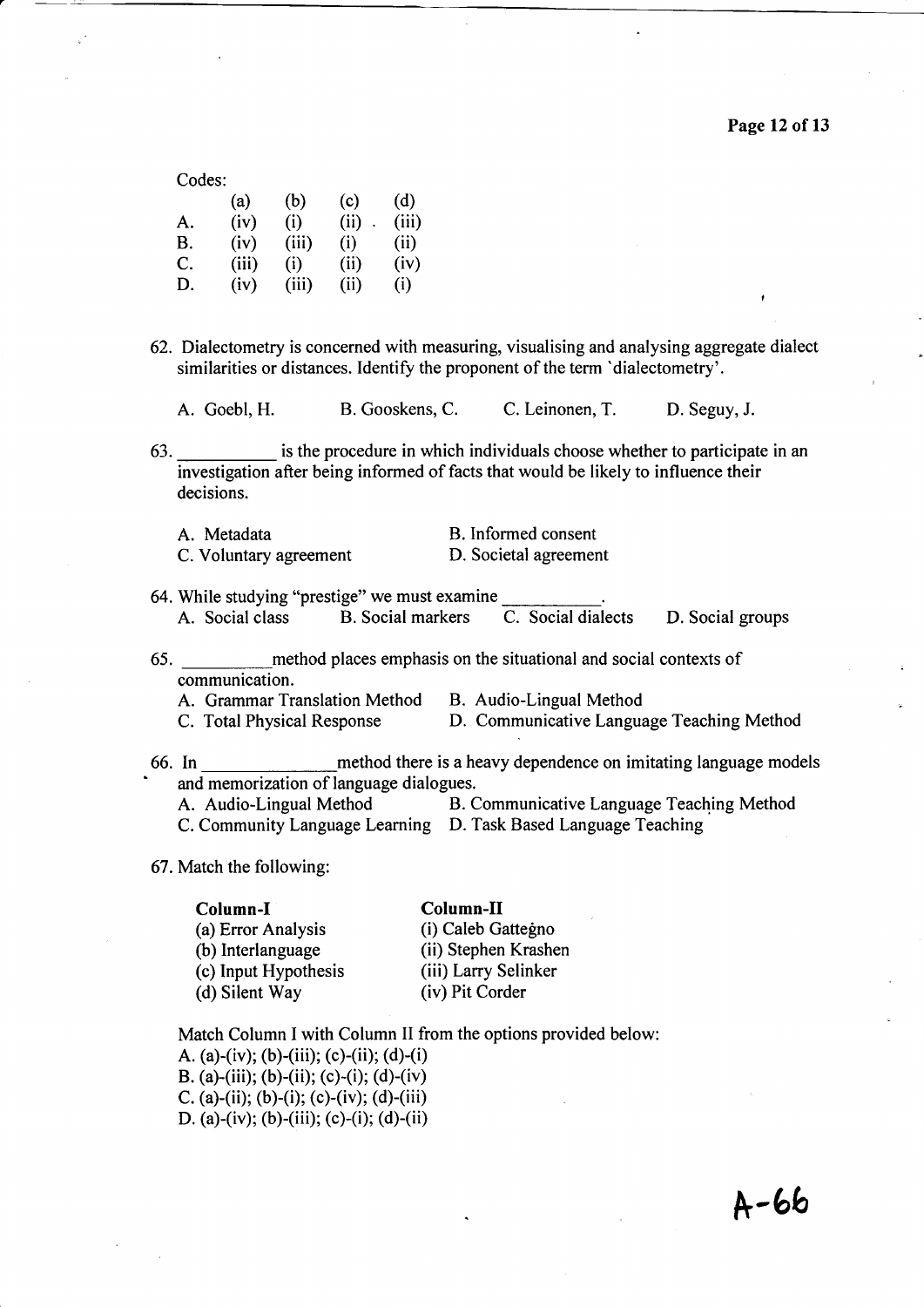$A - 66$ 

|            | 68. In order to realize lesson objectives the teacher employs a wide variety of activities, |             |             |
|------------|---------------------------------------------------------------------------------------------|-------------|-------------|
|            | devices or exercises. These are called as                                                   |             |             |
| A. methods | B. techniques                                                                               | C. approach | D. syllabus |

69. Assertion I: Language teaching is a central part of acquisition planning Assertion II: Prestige planning is a type of 'language promotion' Assertion III: Renovation is not an aspect of corpus planning Assertion IV: Medium of instruction'is an aspect of status planning

Which of the following assertions are true?

| A. I and II     | B. I, II and III |
|-----------------|------------------|
| C. I. II and IV | D. II and III    |

70. Consider the following statements:

- I. Ethnomethodology is the study of interpretive procedures and surface rules in everyday social practices
- II. Ethnomethodology is the origin of radical social relativism and social constructionism.
- III. For Roman Jacobson, Poetic function of language is restricted to poetry alone.<br>IV. Emanuel Shegloff's 'Talk and Social Structure' is one of the true cornerstones
- Emanuel Shegloff's 'Talk and Social Structure' is one of the true cornerstones of conversation analysis.

 $\cdot$ 

Which of the following statement/s is/are correct?

A. I and II B. II and III C. I, II, III and IV D. I, II and IV